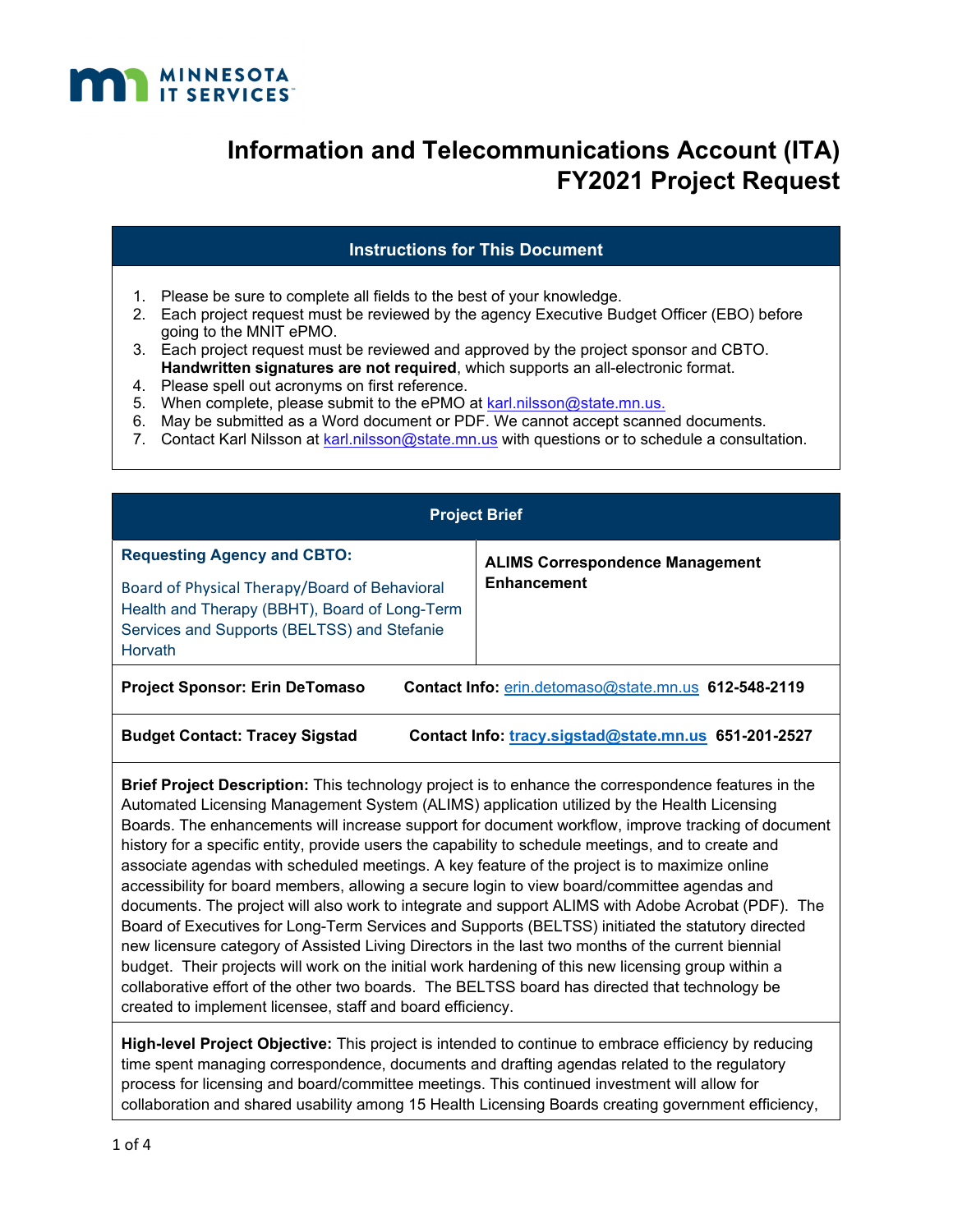

modernization by keeping current with technology and to collect sufficient data to support the Boards' policies and statutory requirements to report to the legislature.

#### **Project Deliverable Categories:**

- $\Box$  New application or system
- $\Box$  Replacement for existing application or system
- $\boxtimes$  Enhancement to existing application or system
- $\boxtimes$  Upgrade of an existing application or system

| <b>Requested Information Specific to ITA Projects</b>        |                                                                                    |  |
|--------------------------------------------------------------|------------------------------------------------------------------------------------|--|
| For an existing project? $\Box$ If checked, project<br>name? | For an existing ITA project? Yes: $\Box$ If checked, what<br>is the ITA ID number? |  |
| Click here to enter text.                                    | Click here to enter text.                                                          |  |

## **MNIT Strategic Goals Supported and How They are Supported**

#### (check all that apply)

☐ **Cultivate a Holistic and Connected Culture of Work**. Click here to enter text.

☒ **Fortify the Value and Delivery of Projects and Initiatives.** The deployment of an integrated, up-

to-date technology solution for a growing necessity to licensees, board members and to the public.

☒ **Promote People-centered Digital Government Services.** Staying current with advancements in

technology is an investment for ensuring the latest security practices, reducing software vulnerability

and protecting licensing regulatory data. A major part of serving our licensees and Board members by providing data security as well as giving them a usable experience.

☒ **Elevate Minnesota's Digital Estate.** An upgraded and improved website-application is a smart

investment in modernization and enables the Health Licensing Boards business to deliver and connect to clientele.

□ **Bolster Successful State Cybersecurity Efforts.** Click here to enter text.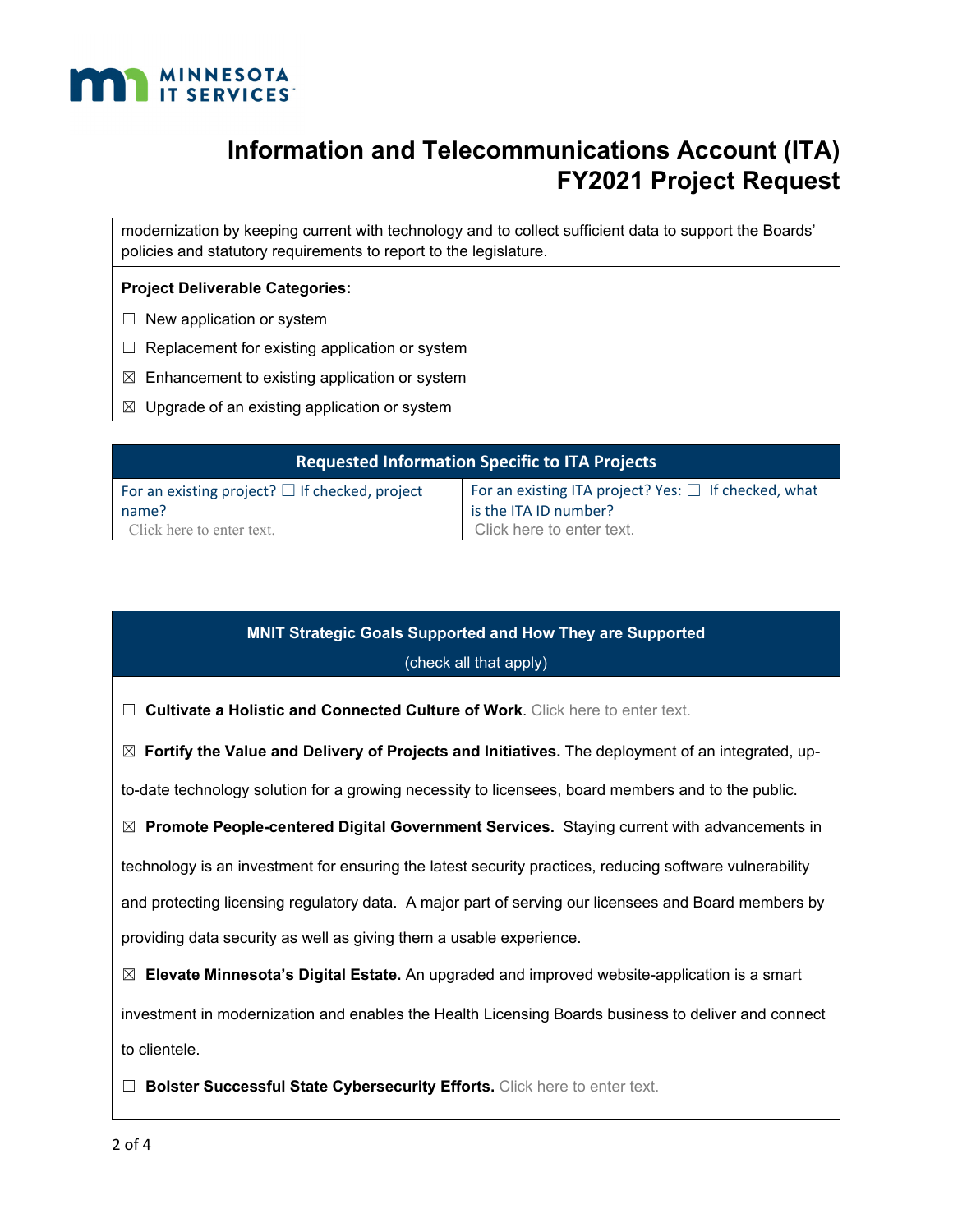

| <b>Application Development Cybersecurity Considerations</b>                                                                       |
|-----------------------------------------------------------------------------------------------------------------------------------|
| Which Cybersecurity roadmap items does this project address? (Check all that apply.)                                              |
| $\boxtimes$ Identify – Develop organizational ability to manage cybersecurity risk to systems, assets, data, and<br>capabilities. |
| $\boxtimes$ Protect – Develop and implement appropriate safeguards to ensure delivery of critical<br>infrastructure services.     |

☐ **Detect** – Develop and implement the appropriate activities to identify the occurrence of a cybersecurity event.

 $\Box$  **Respond** – Develop and implement appropriate activities to take action regarding a detected IT security event.

☐ **Recover** – Develop and implement the appropriate activities to maintain plans for resilience and to restore any capabilities or services that were impaired due to a cybersecurity event.

### **FY2021 Transfer Amount**

The funding sources listed below will be used to develop the Interagency Agreement and the transfer instructions, which cannot be changed. Only State General Funds (1000 series) or some directappropriated special revenue (2000 series) can be contributed to the ITA account. Federal (3000) and Internal Service Funds (5500) funds are not eligible for transfer. List the FinDeptID for each amount to be transferred.

| <b>Fund</b> | Approp-level<br><b>FinDeptID</b> | <b>AppropID</b> | <b>SWIFT Appropriation</b><br><b>Description (long description)</b> | <b>Transfer</b><br><b>Amounts</b> |
|-------------|----------------------------------|-----------------|---------------------------------------------------------------------|-----------------------------------|
| 1201        | H7X3000                          | H7X1111         | Board of Behavioral Hth & Ther<br><b>Operations</b>                 | \$50,000.00                       |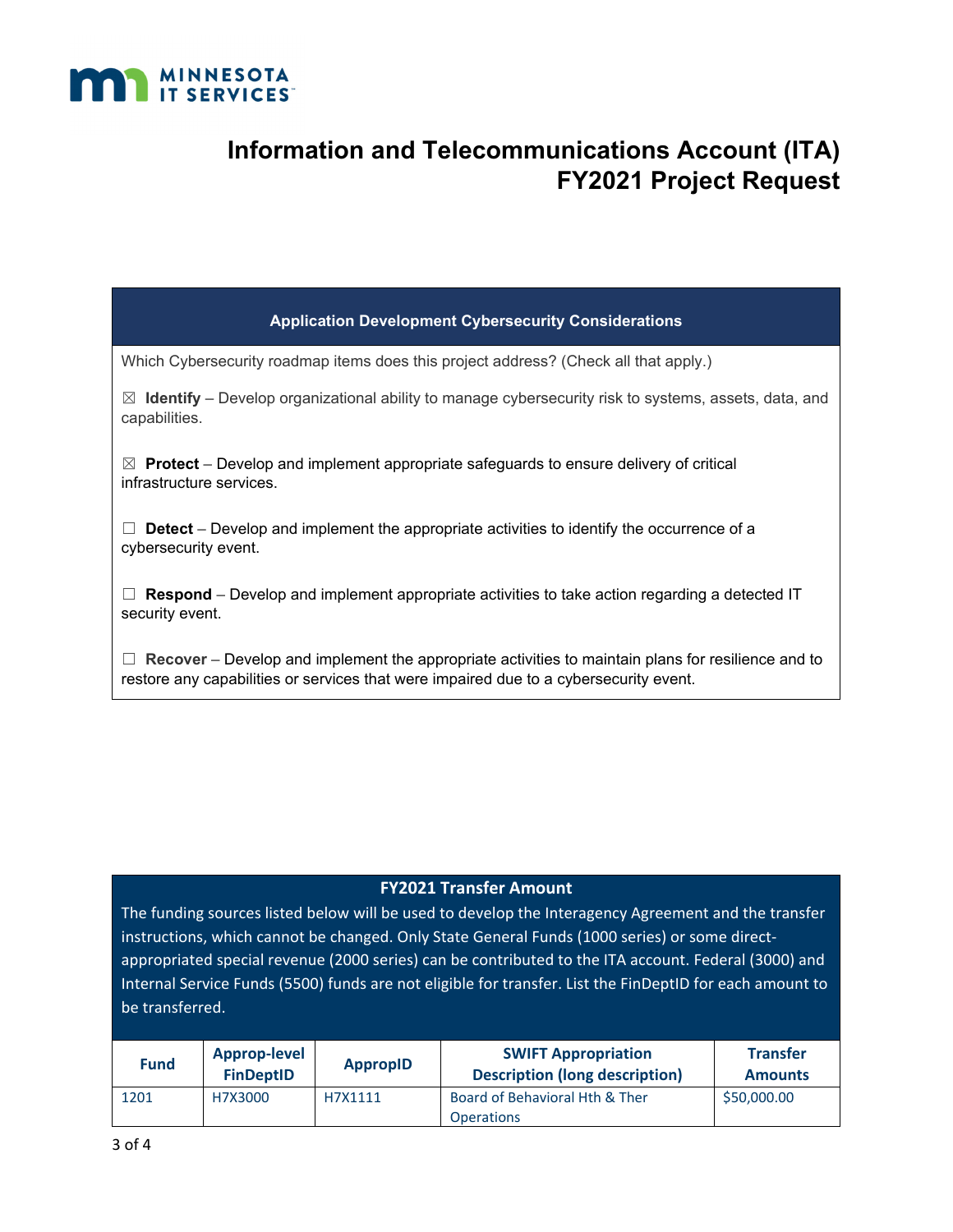

| 1201 | H7W3000 | H7W1111 | Board of Physical Therapy Operations                       | \$125,000.00 |
|------|---------|---------|------------------------------------------------------------|--------------|
| 1201 | H7K3000 | H7K1111 | Board of Executives for Long Term<br>Services and Supports | \$50,000.00  |
|      |         |         |                                                            |              |

| <b>Estimated Project Financials for the Entire Project (including IT)</b> |                                                                                                  |  |
|---------------------------------------------------------------------------|--------------------------------------------------------------------------------------------------|--|
| <b>Estimated Budget (total expected project costs): \$225,000.00</b>      |                                                                                                  |  |
| <b>Hardware:</b> Click here to enter text.                                |                                                                                                  |  |
| <b>Software</b> Click here to enter text.                                 |                                                                                                  |  |
| Training: Click here to enter text.                                       |                                                                                                  |  |
| <b>State Staff: \$22,500</b>                                              |                                                                                                  |  |
| Professional/Technical: \$202,500.00                                      |                                                                                                  |  |
| <b>Estimated Start Date: July 1, 2021</b>                                 | Requested Finish Date: June 30, 2023                                                             |  |
|                                                                           | <b>Reason for End Date: To fully utilize the amount</b><br>appropriated to complete the project. |  |

### **Success Criteria**

**How will this project benefit the business?** As the number of users increases an upgraded system will facilitate future licensing, public protection, and Board needs. Added functionality will allow for board staff to manage documents efficiently and for clients to securely login to view documents at their own convenience thereby reducing costs to the Boards and the amount of manual processing by staff of correspondence, forms and agenda materials. This upgrade provides the ability to retain features and stay current with technological advances enabling the business to better serve its clients.

| What are the project's success metrics?        | <b>How Measured?</b>                                  |
|------------------------------------------------|-------------------------------------------------------|
| (ex. Reduce downtime by 12%)                   | (Compare post-implementation uptime to baseline)      |
| The Board will be able to conduct its business | Decreases staff time by 1 FTE staff. Staff is able to |
| in a more efficient and timely matter          | focus on other duties.                                |